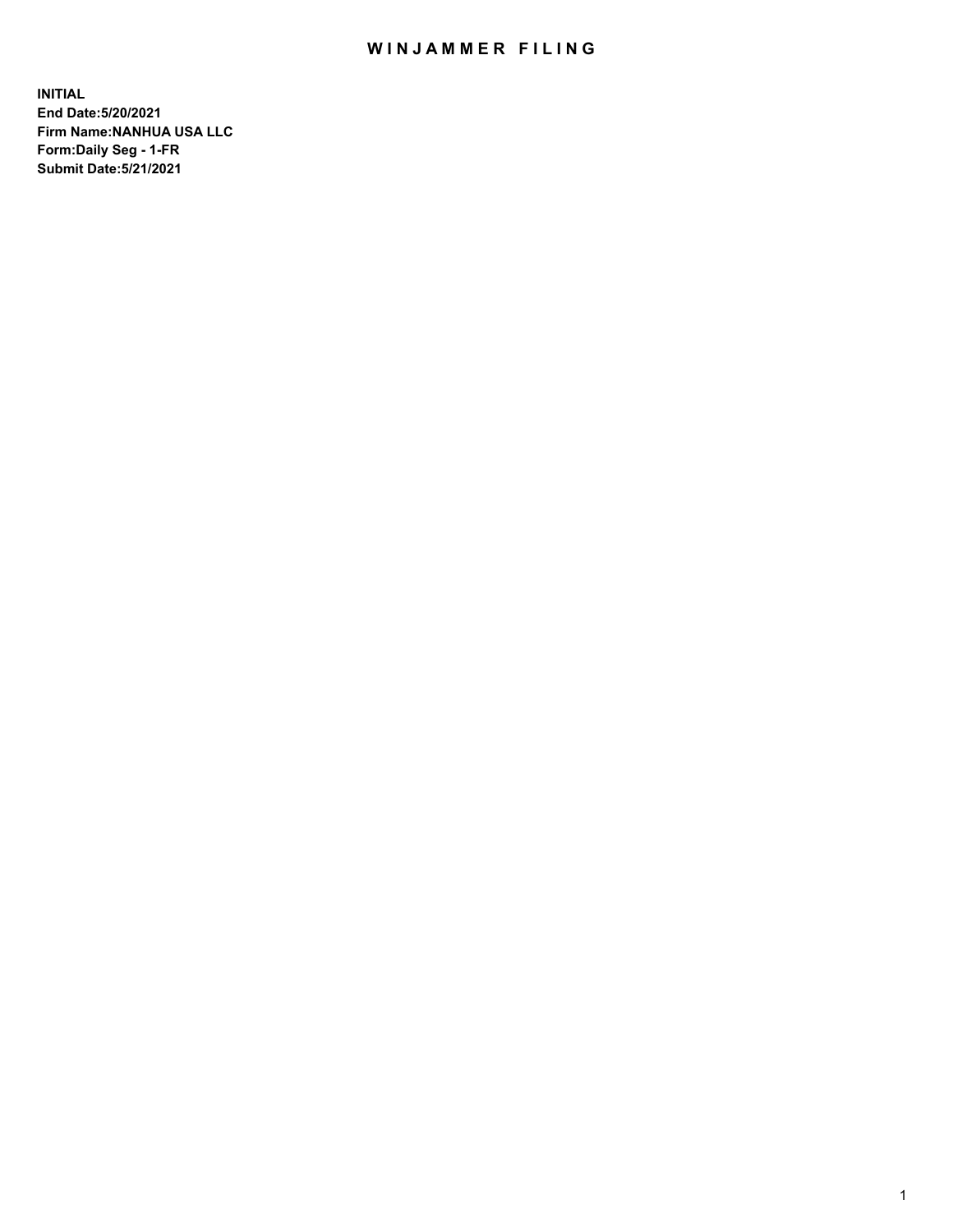## **INITIAL End Date:5/20/2021 Firm Name:NANHUA USA LLC Form:Daily Seg - 1-FR Submit Date:5/21/2021 Daily Segregation - Cover Page**

**Name of Company <b>NANHUA USA LLC** [0010]

| <b>TRAILIO OF OUTIFUILY</b>                                                                                                                                                                                                                                                                             | <u><b>WINDAY OUT LES</b></u> 100101                                          |
|---------------------------------------------------------------------------------------------------------------------------------------------------------------------------------------------------------------------------------------------------------------------------------------------------------|------------------------------------------------------------------------------|
| <b>Contact Name</b>                                                                                                                                                                                                                                                                                     | <b>Kimberley Vercoe [0040]</b>                                               |
| <b>Contact Phone Number</b>                                                                                                                                                                                                                                                                             | $+1$ (312) 526-3930 [0060]                                                   |
| <b>Contact Email Address</b>                                                                                                                                                                                                                                                                            | Kimberley.Vercoe@nanhua-usa.<br>com [0065]                                   |
| FCM's Customer Segregated Funds Residual Interest Target (choose one):<br>a. Minimum dollar amount: ; or<br>b. Minimum percentage of customer segregated funds required:%; or<br>c. Dollar amount range between: and; or<br>d. Percentage range of customer segregated funds required between: % and %. | 3,500,000 [8930]<br>$0$ [8940]<br>$0$ [8950] 0 [8951]<br>$0$ [8960] 0 [8961] |
| FCM's Customer Secured Amount Funds Residual Interest Target (choose one):<br>a. Minimum dollar amount: ; or<br>b. Minimum percentage of customer secured funds required:%; or<br>c. Dollar amount range between: and; or<br>d. Percentage range of customer secured funds required between: % and %.   | 100,000 [8970]<br>$0$ [8980]<br>$0$ [8990] 0 [8991]<br>$0$ [9000] 0 [9001]   |
| FCM's Cleared Swaps Customer Collateral Residual Interest Target (choose one):<br>a. Minimum dollar amount: ; or<br>b. Minimum percentage of cleared swaps customer collateral required:% ; or<br>c. Dollar amount range between: and; or                                                               | $0$ [9010]<br>$0$ [9020]<br>$0$ [9030] 0 [9031]                              |

- 
- d. Percentage range of cleared swaps customer collateral required between:% and%. **0** [9040] **0** [9041]

Attach supporting documents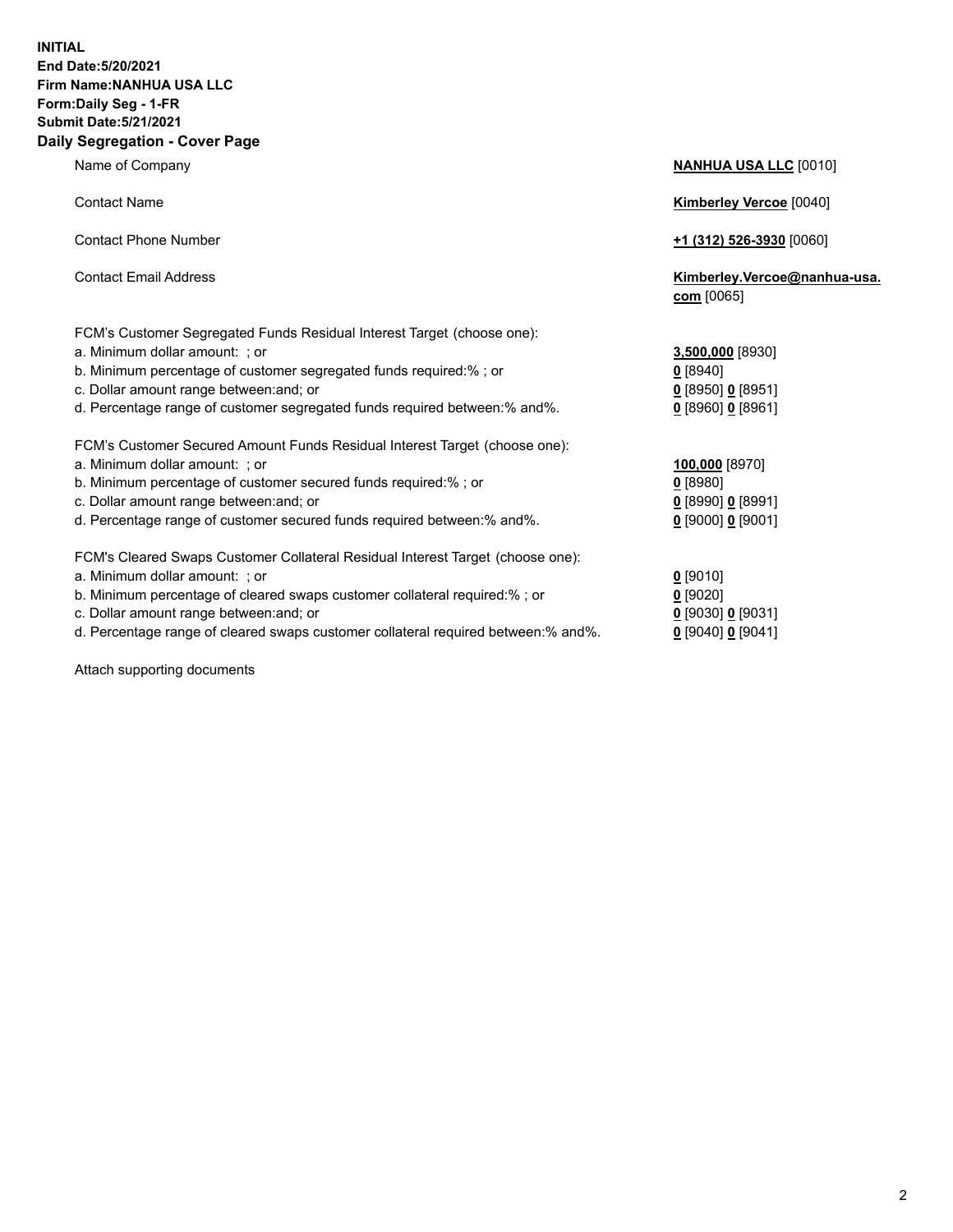**INITIAL End Date:5/20/2021 Firm Name:NANHUA USA LLC Form:Daily Seg - 1-FR Submit Date:5/21/2021**

## **Daily Segregation - Secured Amounts**

|     | Foreign Futures and Foreign Options Secured Amounts                                         |                         |
|-----|---------------------------------------------------------------------------------------------|-------------------------|
|     | Amount required to be set aside pursuant to law, rule or regulation of a foreign            | $0$ [5605]              |
|     | government or a rule of a self-regulatory organization authorized thereunder                |                         |
| 1.  | Net ledger balance - Foreign Futures and Foreign Option Trading - All Customers             |                         |
|     | A. Cash                                                                                     | 115,094 [5615]          |
|     | B. Securities (at market)                                                                   | $0$ [5617]              |
| 2.  | Net unrealized profit (loss) in open futures contracts traded on a foreign board of trade   | -40,526 [5625]          |
| 3.  | Exchange traded options                                                                     |                         |
|     | A. Market value of open option contracts purchased on a foreign board of trade              | $0$ [5635]              |
|     | B. Market value of open contracts granted (sold) on a foreign board of trade                | $0$ [5637]              |
| 4.  | Net equity (deficit) (add lines 1. 2. and 3.)                                               | 74,568 [5645]           |
| 5.  | Account liquidating to a deficit and account with a debit balances - gross amount           | $0$ [5651]              |
|     | Less: amount offset by customer owned securities                                            | $0$ [5652] $0$ [5654]   |
| 6   | Amount required to be set aside as the secured amount - Net Liquidating Equity              | 74,568 [5655]           |
|     | Method (add lines 4 and 5)                                                                  |                         |
| 7.  | Greater of amount required to be set aside pursuant to foreign jurisdiction (above) or line | 74,568 [5660]           |
|     | 6.                                                                                          |                         |
|     | FUNDS DEPOSITED IN SEPARATE REGULATION 30.7 ACCOUNTS                                        |                         |
| 1.  | Cash in Banks                                                                               |                         |
|     | A. Banks located in the United States                                                       |                         |
|     |                                                                                             | 384,930 [5700]          |
| 2.  | B. Other banks qualified under Regulation 30.7<br>Securities                                | 0 [5720] 384,930 [5730] |
|     |                                                                                             |                         |
|     | A. In safekeeping with banks located in the United States                                   | $0$ [5740]              |
|     | B. In safekeeping with other banks qualified under Regulation 30.7                          | 0 [5760] 0 [5770]       |
| 3.  | Equities with registered futures commission merchants                                       |                         |
|     | A. Cash                                                                                     | $0$ [5780]              |
|     | <b>B.</b> Securities                                                                        | $0$ [5790]              |
|     | C. Unrealized gain (loss) on open futures contracts                                         | $0$ [5800]              |
|     | D. Value of long option contracts                                                           | $0$ [5810]              |
|     | E. Value of short option contracts                                                          | 0 [5815] 0 [5820]       |
| 4.  | Amounts held by clearing organizations of foreign boards of trade                           |                         |
|     | A. Cash                                                                                     | $0$ [5840]              |
|     | <b>B.</b> Securities                                                                        | $0$ [5850]              |
|     | C. Amount due to (from) clearing organization - daily variation                             | $0$ [5860]              |
|     | D. Value of long option contracts                                                           | $0$ [5870]              |
|     | E. Value of short option contracts                                                          | 0 [5875] 0 [5880]       |
| 5.  | Amounts held by member of foreign boards of trade                                           |                         |
|     | A. Cash                                                                                     | 82,379 [5900]           |
|     | <b>B.</b> Securities                                                                        | $0$ [5910]              |
|     | C. Unrealized gain (loss) on open futures contracts                                         | -40,526 [5920]          |
|     | D. Value of long option contracts                                                           | $0$ [5930]              |
|     | E. Value of short option contracts                                                          | 0 [5935] 41,853 [5940]  |
| 6.  | Amounts with other depositories designated by a foreign board of trade                      | $0$ [5960]              |
| 7.  | Segregated funds on hand                                                                    | $0$ [5965]              |
| 8.  | Total funds in separate section 30.7 accounts                                               | 426,783 [5970]          |
| 9.  | Excess (deficiency) Set Aside for Secured Amount (subtract line 7 Secured Statement         | 352,215 [5680]          |
|     | Page 1 from Line 8)                                                                         |                         |
| 10. | Management Target Amount for Excess funds in separate section 30.7 accounts                 | 100,000 [5980]          |
| 11. | Excess (deficiency) funds in separate 30.7 accounts over (under) Management Target          | 252,215 [5985]          |
|     |                                                                                             |                         |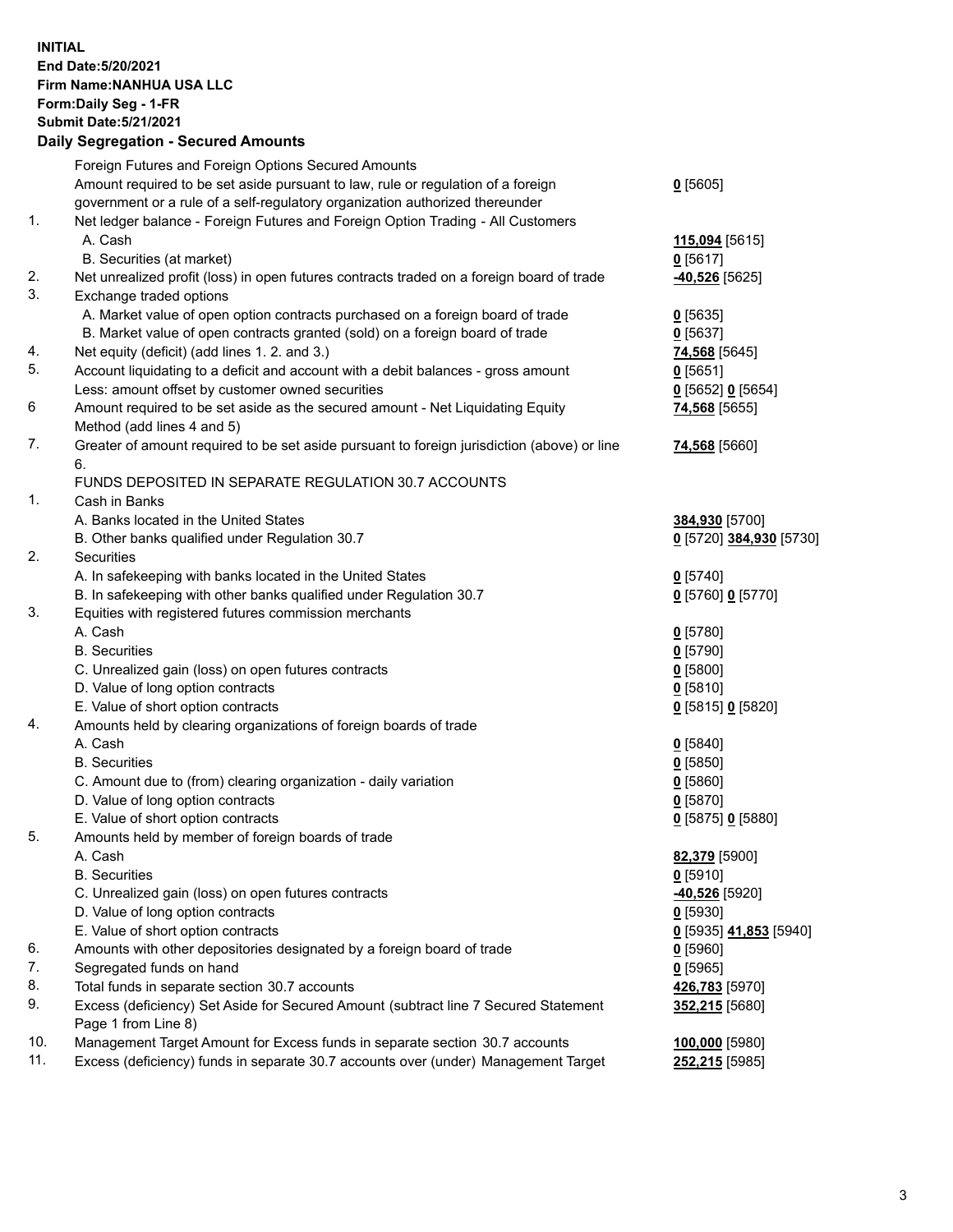| <b>INITIAL</b> | End Date: 5/20/2021<br><b>Firm Name: NANHUA USA LLC</b><br>Form: Daily Seg - 1-FR<br><b>Submit Date: 5/21/2021</b><br>Daily Segregation - Segregation Statement |                                      |
|----------------|-----------------------------------------------------------------------------------------------------------------------------------------------------------------|--------------------------------------|
|                | SEGREGATION REQUIREMENTS (Section 4d(2) of the CEAct)                                                                                                           |                                      |
| 1 <sub>1</sub> | Net ledger balance                                                                                                                                              |                                      |
|                | A. Cash                                                                                                                                                         | 182,100,269 [5000]                   |
|                | B. Securities (at market)                                                                                                                                       | $0$ [5010]                           |
| 2.<br>3.       | Net unrealized profit (loss) in open futures contracts traded on a contract market<br>Exchange traded options                                                   | $-50,392,569$ [5020]                 |
|                | A. Market value of open option contracts purchased on a contract market                                                                                         | 399,138 [5030]                       |
|                | B. Market value of open option contracts granted (sold) on a contract market                                                                                    | $-1,601,229$ [5040]                  |
| 4.             | Net Equity (deficit) (add lines 1, 2, and 3)                                                                                                                    | 130,505,609 [5050]                   |
| 5.             | Accounts liquidating to a deficit and accounts with                                                                                                             |                                      |
|                | debit balances - gross amount                                                                                                                                   | $0$ [5060]                           |
|                | Less: amount offset by customer owned securities                                                                                                                | 0 [5070] 0 [5080]                    |
| 6.             | Amount required to be segregated (add lines 4 and 5)                                                                                                            | 130,505,609 [5090]                   |
|                | FUNDS IN SEGREGATED ACCOUNTS                                                                                                                                    |                                      |
| 7.             | Deposited in segregated funds bank accounts                                                                                                                     |                                      |
|                | A. Cash                                                                                                                                                         | 45,324,355 [5100]                    |
|                | B. Securities representing investment of customers' funds (at market)                                                                                           | $0$ [5110]                           |
|                | C. Securities held for particular customers or option customers in lieu of cash (at                                                                             | $0$ [5120]                           |
|                | market)                                                                                                                                                         |                                      |
| 8.             | Margins on deposit with derivatives clearing organizations of contract markets                                                                                  |                                      |
|                | A. Cash                                                                                                                                                         | 94,957,237 [5130]                    |
|                | B. Securities representing investment of customers' funds (at market)<br>C. Securities held for particular customers or option customers in lieu of cash (at    | $0$ [5140]<br>$0$ [5150]             |
|                | market)                                                                                                                                                         |                                      |
| 9.             | Net settlement from (to) derivatives clearing organizations of contract markets                                                                                 | 2,849,354 [5160]                     |
| 10.            | Exchange traded options                                                                                                                                         |                                      |
|                | A. Value of open long option contracts                                                                                                                          | 399,138 [5170]                       |
|                | B. Value of open short option contracts                                                                                                                         | -1,601,229 [5180]                    |
| 11.            | Net equities with other FCMs                                                                                                                                    |                                      |
|                | A. Net liquidating equity                                                                                                                                       | $0$ [5190]                           |
|                | B. Securities representing investment of customers' funds (at market)                                                                                           | $0$ [5200]                           |
|                | C. Securities held for particular customers or option customers in lieu of cash (at                                                                             | $0$ [5210]                           |
|                | market)                                                                                                                                                         |                                      |
| 12.            | Segregated funds on hand                                                                                                                                        | $0$ [5215]                           |
| 13.            | Total amount in segregation (add lines 7 through 12)                                                                                                            | 141,928,855 [5220]                   |
| 14.<br>15.     | Excess (deficiency) funds in segregation (subtract line 6 from line 13)                                                                                         | 11,423,246 [5230]                    |
| 16.            | Management Target Amount for Excess funds in segregation<br>Excess (deficiency) funds in segregation over (under) Management Target Amount                      | 3,500,000 [5240]<br>7,923,246 [5250] |
|                | <b>Excess</b>                                                                                                                                                   |                                      |